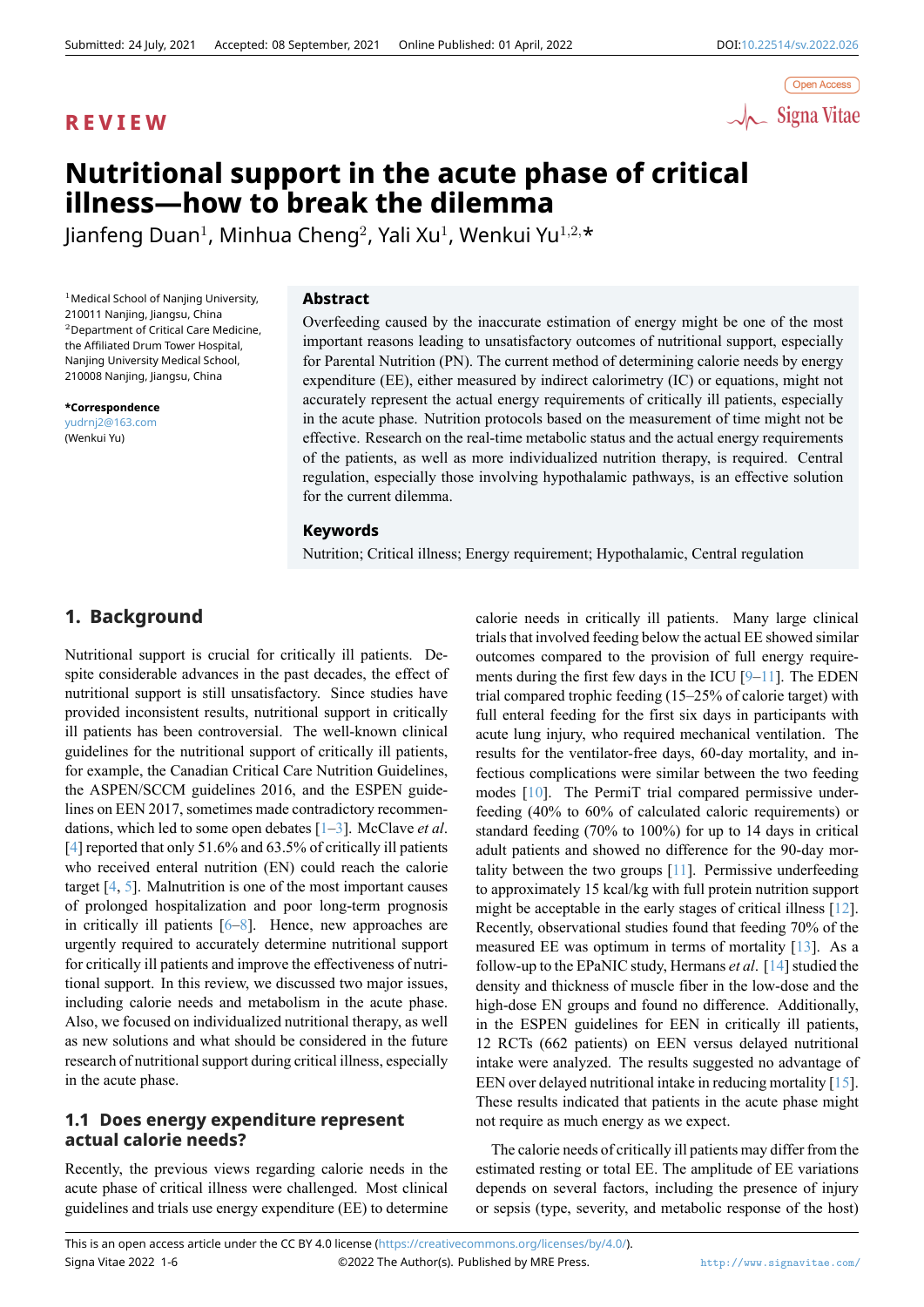[16], the time course of the disease or the time spent in ICU  $[17, 18]$ , the current care and treatment provided  $[19]$ , the nutritional status or the fat-free mass [20], the complications and factors related to the original disease, *etc.* [21, 22]. [Thi](#page-4-5)s variability contributes to the difficulty in estimating the [ene](#page-4-6)r[gy](#page-4-7) needs for the nutritional support of these [pat](#page-4-8)ients. The 2016 ASPEN/SCCM guidelines [rec](#page-4-9)ommended that indirect calorimetry (IC) should be used to determin[e e](#page-4-10)n[erg](#page-4-11)y requirements when available and when there are no variables that affect measurement accuracy. Additionally, a published predictive equation or a simplistic weight-based equation (25– 30 kcal/kg/d) should be used in the absence of IC [23]. Predictive equations could be one of the causes of underfeeding or overfeeding some critically ill patients [24]. However, we argue that the EE method to determine calorie requirements has many limitations and could be the main factor [lead](#page-4-12)ing to overfeeding. Metabolism includes catabolism and anabolism. The energy expenditure measured by IC [ma](#page-4-13)inly represents catabolism  $[25]$ . Anabolism is the process of biosynthesis, *i.e.*, it represents the amount of energy the host needs to synthesize proteins, carbohydrates, lipids, *etc.* [26]. Hence, anabolism should also be considered while determining calorie requirement[s.](#page-4-14) Additionally, the classic viewpoint considers that caloric needs equal energy expenditure (EE). Thus, the "appropriate" caloric intake is defined as the amo[unt](#page-4-15) of energy required for the basal metabolism of the body [27]. The caloric needs generally imply the difference between the EE and the level of endogenous calories produced, while caloric debt is the difference between the EE and the caloric intake [28]. Hence, the caloric demands cannot be deducted from t[he d](#page-4-16)etermination of EE alone, as the production of endogenous calories is not quantified. Therefore, during the first few days after the onset of critical illness, the risk of overfeeding is pro[bab](#page-4-17)ly higher because the endogenous non-inhibitable production of calories (mainly endogenous glucose production) matches 50–75% of the EE [29]. In the late or chronic phase, when endogenous caloric production is low and might be negligible, assessing the EE can help to determine the maximum caloric intake [28].

High[er E](#page-4-18)E (measured by IC) indicates higher catabolism, accompanied by lower anabolism. In this case, exogenous nutrients cannot be used, leading to redundant metabolic [bur](#page-4-17)dens to the host. According to Casaer and Rabinowitz, feeding in the early phase of critical illness might not be necessary as the patient is highly stressed; improper nutritional therapy could activate autophagy and cause adverse outcomes [30, 31]. Therefore, if calorie intake is determined based on the EE and the energy catabolism is ignored, it may lead to excessive intake of nutrients, which might cause additional metabolic problems in critical patients, especially in the acut[e p](#page-4-19)[hase](#page-4-20). Thus, critical patients should be provided lesser nutrients than the EE in the acute phase. In the first 2–3 days, trophic nutrition should be provided. If this mode of feeding is tolerated after 48–72 h, the energy intake can be gradually increased to *>*80% of the target energy in the late or recovery phase. IC would be suitable for measuring energy intake. Bedside 13C/12C breath carbon ratio mass spectroscopy might be promising in the future [32, 33].

## **1.2 EN** *vs***. PN, which is better?**

EN was shown to be better than PN in several studies. The advantages of EN include maintaining the integrity of the intestinal mucosal barrier, immunoregulation, modulation of stress, promoting gastrointestinal motility, *etc*. [34, 35]. On the other hand, the adverse events associated with PN include a higher nosocomial infection rate [36]. Thus, in critically ill patients who require nutrition support therapy, EN is preferred to PN.

However, different opinions have emerged in recent years. In the CALORIES trial, within 36 h [of](#page-4-21) admission to ICU, initiation of early EN or early PN did not affect 30-day mortality [37]. Participants in the EPN trial received either early PN or standard nutrition therapy, with no significant differences observed either in 60-day mortality or the length of ICU stay. However, coagulation biomarkers and the duration of ventilat[ion](#page-4-22) showed better results in the EPN group  $\lceil 38 \rceil$ . As mentioned in the ESPEN guidelines on EEN, data from seven RCTs with 2686 patients were analyzed in a meta-analysis. The results showed that EEN had similar mortality compared to early PN [15]. A more recent meta-analysis also c[ould](#page-4-23) not determine whether EN is better (or worse) than PN at 90 days and 180 days, as well as, on ventilator-free days and during adverse events [39]. An updated systemic and meta-analysis including [18 R](#page-4-4)CTs with 3347 patients showed no difference in the total mortality between the groups receiving EN or PN, although EN, compared to PN, showed significantly lower infectious compli[cati](#page-4-24)ons [40]. These results challenged the idea that EN is preferred to PN for critical patients. Most studies showing advantages of EN over PN have used different equations to calculate full energy needs, but these equations have been shown to lead [to](#page-4-25) overfeeding [41]. Studies comparing early PN in both children and adults have shown negative results with early supplemental PN (SPN). These studies aimed to meet full equation-based energy targets during the first two days in critical patients [30, 42][. In](#page-4-26) the most recent trial where EN and PN were provided at a similar rate, the hypothesis of PN being the only reason for mortality and infection was not confirmed in the CALORIES trial [37]. The patients who received PN were more [lik](#page-4-19)[ely](#page-4-27) to reach the calorie target than those who received EN. In the EDEN trial, patients in the full feeding group only met 70% of the energy targets, while in the CALORIES trial, more patients [in](#page-4-22) the early PN group reached the calorie target than those in the EN group [10, 37]. Thus, overfeeding in the early stage (more likely achieved by PN as compared to EN), and not the use of PN, accounts for the negative results  $[43]$ . EN has more advantages than PN in the case of small dose/nourishing dose. While ad[dres](#page-3-7)[sin](#page-4-22)g full energy requirements (most of the time, excessive), the advantages of EN over PN are weakened or even abolished. Regarding the nutriti[on](#page-4-28) substrates and the calories provided, there might be no difference between PN and EN.

# **1.3 EN provides more than nutrition and protection**

As mentioned above, patients receiving parenteral nutrition are more likely to meet the energy demand than enteral nutrition. However, a large number of experiments have shown that en-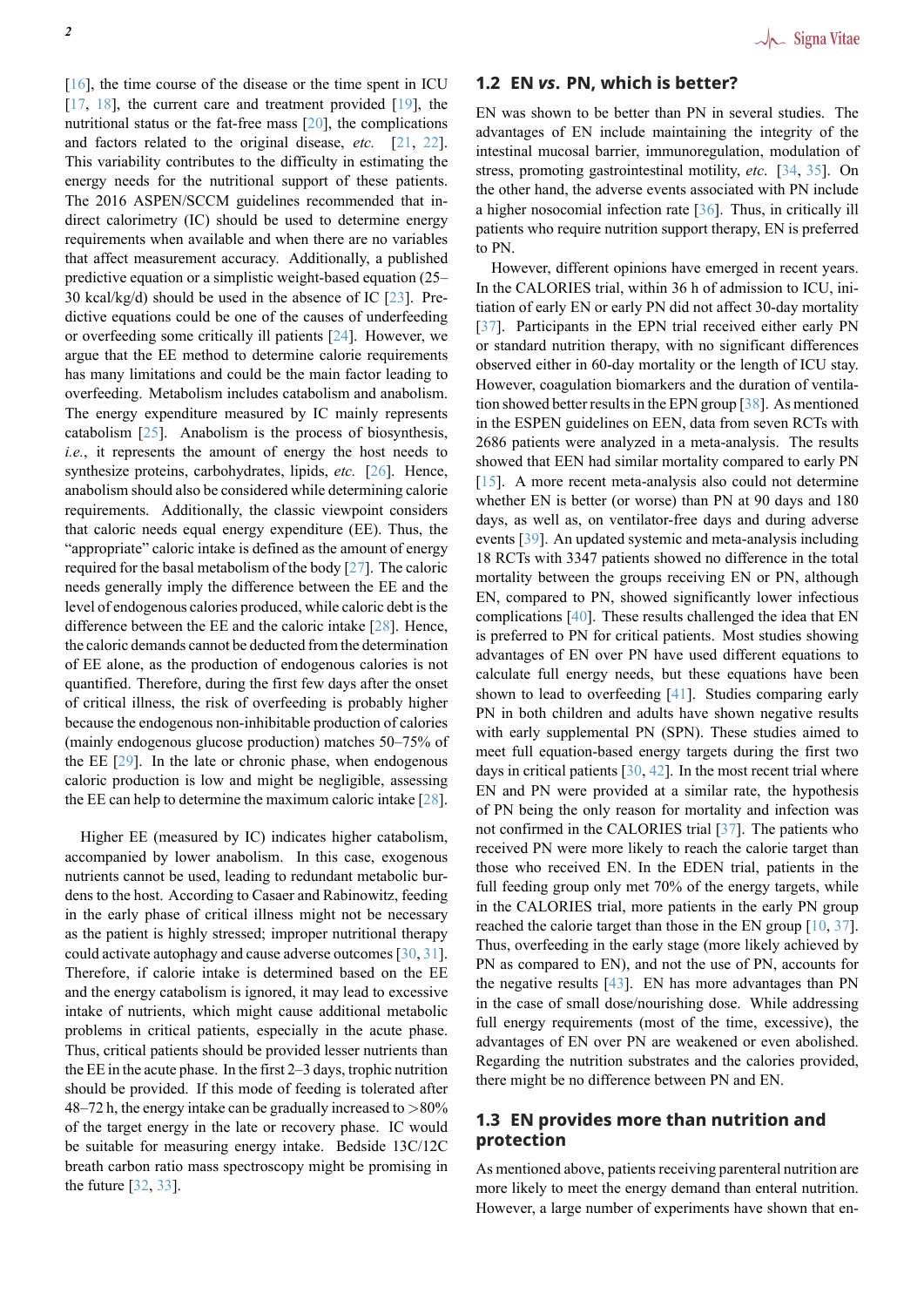teral nutrition is better and indispensable. Many international guidelines and expert opinions suggest that the enteral route is the first choice in critically ill patients without EN contraindications [44–47]. Thus, enteral nutrition may not only provide nutrition and protection to the intestinal mucosa but also stimulate the production of gastrointestinal hormones through food to provide feedback to the central nervous system, such as the hyp[otha](#page-4-29)[lam](#page-4-30)ic melanocortin system [48, 49]. The central nervous system (CNS) receives peripheral correlational signals, which are capable of regulating personal energy balance through metabolic, neural, and endocrine signals. Ingested nutrients are in contact with multiple parts [of t](#page-4-31)[he g](#page-4-32)astrointestinal tract, potentially altering peptides and nerve signals [50]. The intestine releases several peptides during feeding that affect the hypothalamic pathways engaged in the modulation of satiety and metabolism. Within the hypothalamus, there are complicated relationships among nuclei, of which, the arcuat[e nu](#page-4-33)cleus is one of the most vital hypothalamic centers for regulating food intake. The neuropeptides in the hypothalamus involved in the regulation of food intake also play a pivotal role in the regulation of glucose metabolism and energy expenditure. Additionally, gastrointestinal hormones also impact glucose metabolism and energy expenditure [51–53].

## **1.4 Managing metabolic disorders in the acute phase of critical illn[ess](#page-4-34)**

Recent evidence suggests that accounting for endogenous energy production and metabolic changes in early critically ill patients is essential for making nutritional decisions [54, 55]. In the acute phase of critical illness, exogenous nutrients provided by either EN or PN might have little or no effect on metabolic alterations, especially on anabolism, leading to anabolism resistance  $\lceil 26 \rceil$ . Anabolism resistance is t[he r](#page-4-35)[esu](#page-4-36)lt of several metabolic changes associated with an increase in protein breakdown, glucose and lipid metabolic disorders, a decrease in liver synthetic functions, *etc*. [56]. Besides suffering from anab[olis](#page-4-15)m resistance, critically ill patients also suffer from hypercatabolism in the acute phase. Anabolism resistance and hypercatabolism reduce the effectiveness of nutritional support [57]. Thus, interventions to co[rrec](#page-5-0)t metabolic disorders might be an effective management strategy for the problem associated with nutritional support in critical illness.

Metabolic disorders, including excessive catabolism and anabolic resistan[ce,](#page-5-1) are a systemic pathological response rather than a local change, which prompts people to believe that central regulation must play an important role in its pathogenesis. Among all the metabolic disorders, high protein catabolism and muscle wasting are considered to be the most important factors related to morbidity and mortality [57]. In the last few years, we focused on studying the mechanism of hypercatabolism, especially muscle wasting, in critically ill patients and determining some possible solutions. Our previous studies suggested that central regulation, es[pec](#page-5-1)ially involving the hypothalamic arcuate nucleus (ARC), might play an important role in septic muscle wasting in animal models [58]. ARC is composed of two populations of neurons, POMC and AgRP neurons [59]. POMC expresses anorexigenic peptides, POMC and CART, resulting in negative energy balance, while AgRP expresses ingestive peptides, NPY, and AgRP, resulting in positive energy balance [60]. First, we showed that the expression of certain hypothalamic neuropeptides (*e.g.*, POMC, CART, and AgRP) were closely associated with muscle wasting (measured by 3-Methylhistidine and tyrosine, mRNA expression of MuRF and [M](#page-5-2)AFbx genes) in septic animal models [61]. Additionally, we found that the iKK*β*/NF-*κ*B inflammation pathway and the AMPK autophagy pathway might be involved in the central regulation of septic metabolic disorders [57, 62, 63]. Then, we showed that the administration of [dex](#page-5-3)medetomidine and hypothermia could alleviate muscle wasting by regulating the expression of certain hypothalamic neuropeptides in septic animal models [64, 65]. Although these resul[ts a](#page-5-1)[re b](#page-5-4)[ase](#page-5-5)d on animal models, these effects could also be relevant in critically ill patients. Our results and hypothesis support the rationale that future studies on hypercatabolism in critical illness should investigate [cen](#page-5-6)t[ral](#page-5-7) regulation, which might provide some new strategies to improve the effect of nutritional support on critically ill patients.

# **1.5 Individualized nutritional support strategy: the future direction**

Recent guidelines recommend the use of supplemental PN after 7–10 days for patients at low or high risk of nutrition which cannot meet *>*60% of their energy and protein requirements by the enteral route alone. Starting supplemental PN in some critically ill patients on EN before these 7–10 days does not improve outcomes and may be detrimental to the patient [23]. Making nutritional decisions based on the "one size fits all" approach for critically ill patients using time as the only determinant is no longer considered appropriate. First, due to the differences in body mass, complexity, rapid changes du[rin](#page-4-12)g illness, and different stress response levels, each critically ill patient could have different metabolic requirements over time [66, 67]. Thus, recommending the initiation of PN or EN based solely on time since admission, while disregarding the current metabolic status, may not be accurate. Second, for most critical illnesses, the acute phase lasts for about 7–10 [day](#page-5-8)s [\[26](#page-5-9)]. Then, metabolic disorders might start to recover gradually, with a decrease in catabolism and an increase in anabolism [45]. This may explain why most existing clinical trials making protocols based on the number of days showed positi[ve r](#page-4-15)esults. However, a duration of 7–10 days does not cover the acute phase for all critically ill patients. Thus, initiating n[utri](#page-4-37)tional interventions only based on time should be abandoned.

Generally, there are two major problems in nutritional support for critical patients in the acute phase. The first problem involves correcting metabolic disorders, including hypercatabolism and anabolism resistance. The second problem involves searching for sensitive anabolism biomarkers to determine energy requirements for critically ill patients. The current method to determine calorie requirements by EE, either measured by IC or through equations, mainly represents catabolism rather than anabolism. Most of the critical patients suffer from high catabolism and low anabolism in the acute phase. Thus, the calorie requirements determined by EE do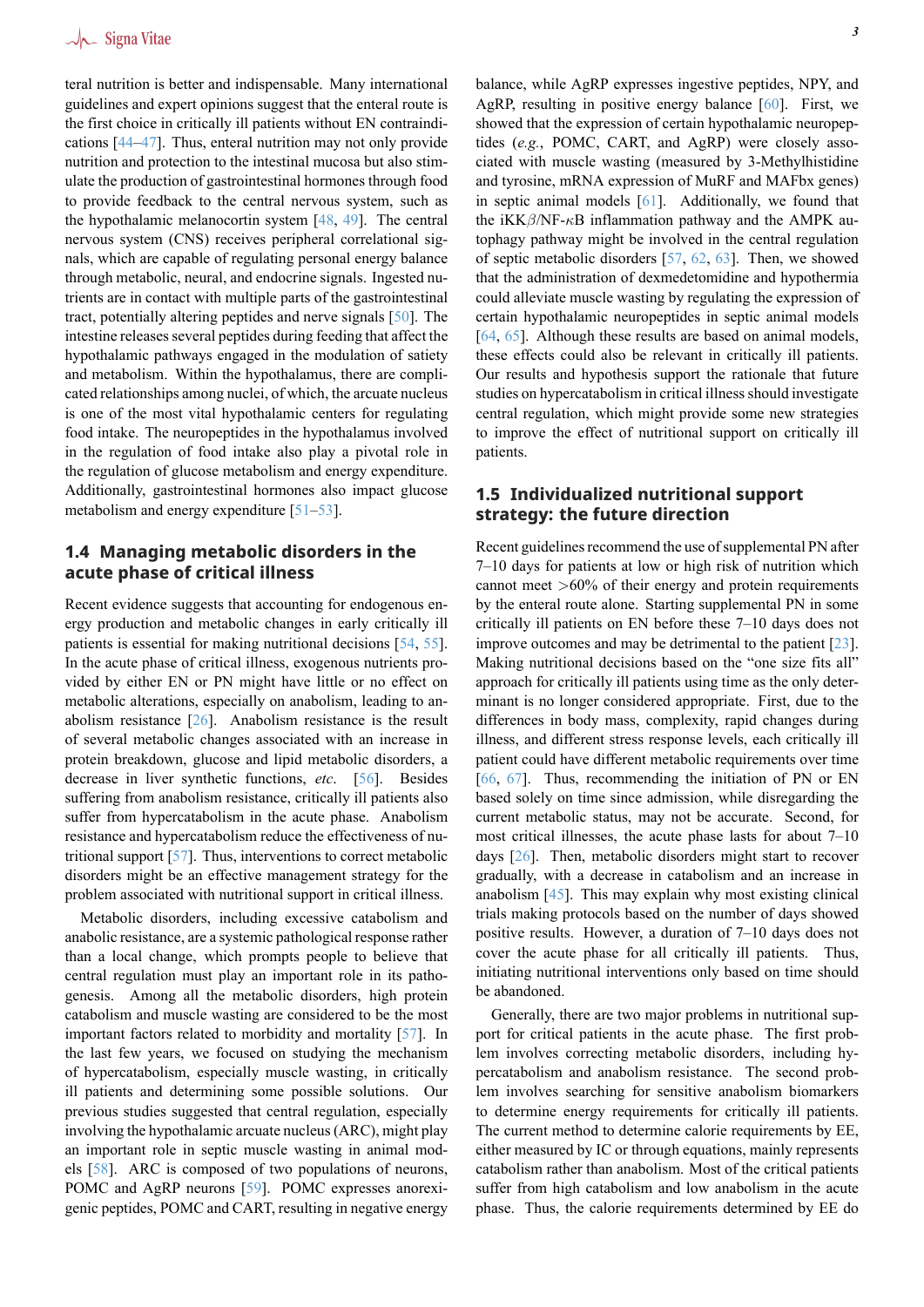not represent the actual energy requirements of the patients.

Instead, a shift of focus on the metabolic status and actual energy requirement of each patient is more likely to improve the nutritional support strategies in critically ill patients. Individualized nutritional therapy requires assessment of the realtime metabolic status and the actual energy requirements. This can help to make better decisions on nutritional support in critically ill patients. Ideally, accurate monitoring of metabolic responses should direct nutritional therapy, including decisions regarding the time to start feeding and the proper calorie target [43]. Unfortunately, such monitoring techniques are currently unavailable. A primary factor restricting optimal management is the inability to measure the dynamics of the glucose, protein, and lipid turnover at the bedside of an individual patient [\[34](#page-4-28)]. Having such monitoring tools would enable precise nutritional and metabolic therapy to reverse hypercatabolism and anabolism resistance.

# **[2.](#page-4-38) Conclusions**

Overfeeding caused by the inaccurate estimation of energy might be one of the most important reasons for unsatisfactory outcomes of nutritional support, especially for PN. The current method of determining calorie requirements by EE, either measured by IC or through equations, might not accurately represent the actual energy requirements of critically ill patients, especially in the acute phase. It is not recommended to make nutrition protocols based on the measurement of time. Focus on the real-time metabolic status and actual energy requirements of the patients, as well as more individualized nutrition therapy, should be considered in future studies. Central regulation, especially involving the hypothalamic pathways, might be one of the most effective solutions for the current problem.

## **ABBREVIATIONS**

ICU, Intensive Care Unit; EN, Enteral Nutrition; PN, Parental Nutrition; ASPEN, American Society of Parenteral and Enteral Nutrition; SCCM, Society of Critical Care Medicine; ESPEN, European Society of Clinical Nutrition and Metabolism; RCT, Randomised controlled trial; EDEN, Early *vs.* Delayed Enteral Feeding to Treat People with Acute Lung Injury or Acute Respiratory Distress Syndrome; EPaNIC, Early Parenteral Nutrition Completing Enteral Nutrition in Adult Critically Ill Patients; EE, Energy Expenditure; IC, Indirect Calorimetry.

### **AUTHOR CONTRIBUTIONS**

JD, MC and YX equally contributed to the original draft writing and investigation; WY contributed to the conceptualization and reviewing of the review. All authors critically revised the manuscript, agreed to be fully accountable for ensuring the integrity and accuracy of the work, and read and approved the final manuscript.

## **ETHICS APPROVAL AND CONSENT TO PARTICIPATE**

Not applicable.

#### **ACKNOWLEDGMENT**

Thanks to all the peer reviewers for their opinions and suggestions.

## **FUNDING**

This research received no external funding.

### **CONFLICT OF INTEREST**

The authors declare no conflict of interest.

#### **AVAILABILITY OF DATA AND MATERIAL**

Not applicable.

#### **CONSENT FOR PUBLICATION**

Not applicable.

#### **REFERENCES**

- **[1]** Dhaliwal R, Cahill N, Lemieux M, Heyland DK. The Canadian Critical Care Nutrition Guidelines in 2013: an update on current recommendations and implementation strategies. Nutrition in Clinical Practice. 2014; 29: 29–43.
- <span id="page-3-0"></span>**[2]** McClave SA, Taylor BE, Martindale RG, Warren MM, Johnson DR, Braunschweig C, *et al*. Guidelines for the Provision and Assessment of Nutrition Support Therapy in the Adult Critically Ill Patient: Society of Critical Care Medicine (SCCM) and American Society for Parenteral and Enteral Nutrition (A.S.P.E.N.). Journal of Parenteral and Enteral Nutrition. 2016; 40: 159–211.
- **[3]** Reintam Blaser A, Starkopf J, Alhazzani W, Berger MM, Casaer MP, Deane AM, *et al*. Early enteral nutrition in critically ill patients: ESICM clinical practice guidelines. Intensive Care Medicine. 2017; 43: 380–398.
- <span id="page-3-1"></span>**[4]** McClave SA, Sexton LK, Spain DA, Adams JL, Owens NA, Sullins MB, *et al*. Enteral tube feeding in the intensive care unit: factors impeding adequate delivery. Critical Care Medicine. 1999; 27: 1252–1256.
- <span id="page-3-2"></span>**[5]** De Jonghe B, Appere-De-Vechi C, Fournier M, Tran B, Merrer J, Melchior JC, *et al*. A prospective survey of nutritional support practices in intensive care unit patients: what is prescribed? what is delivered? Critical Care Medicine. 2001; 29: 8–12.
- <span id="page-3-3"></span>**[6]** Ziegler TR. Parenteral Nutrition in the Critically Ill Patient. The New England Journal of Medicine. 2009; 361: 1088–1097.
- **[7]** Villet S, Chiolero RL, Bollmann MD, Revelly J, Cayeux RNM, Delarue J, *et al*. Negative impact of hypocaloric feeding and energy balance on clinical outcome in ICU patients. Clinical Nutrition. 2005; 24: 502–509.
- <span id="page-3-4"></span>**[8]** Zaloga GP. Parenteral nutrition in adult inpatients with functioning gastrointestinal tracts: assessment of outcomes. Lancet. 2006; 367: 1101– 1111.
- <span id="page-3-5"></span>**[9]** Rice TW, Mogan S, Hays MA, Bernard GR, Jensen GL, Wheeler AP. Randomized trial of initial trophic versus full-energy enteral nutrition in mechanically ventilated patients with acute respiratory failure. Critical Care Medicine. 2011; 39: 967–974.
- <span id="page-3-7"></span><span id="page-3-6"></span>**[10]** National Heart, Lung, and Blood Institute Acute Respiratory Distress Syndrome (ARDS) Clinical Trials Network, Rice TW, Wheeler AP, Thompson BT, Steingrub J, Hite RD, *et al*. Initial trophic vs full enteral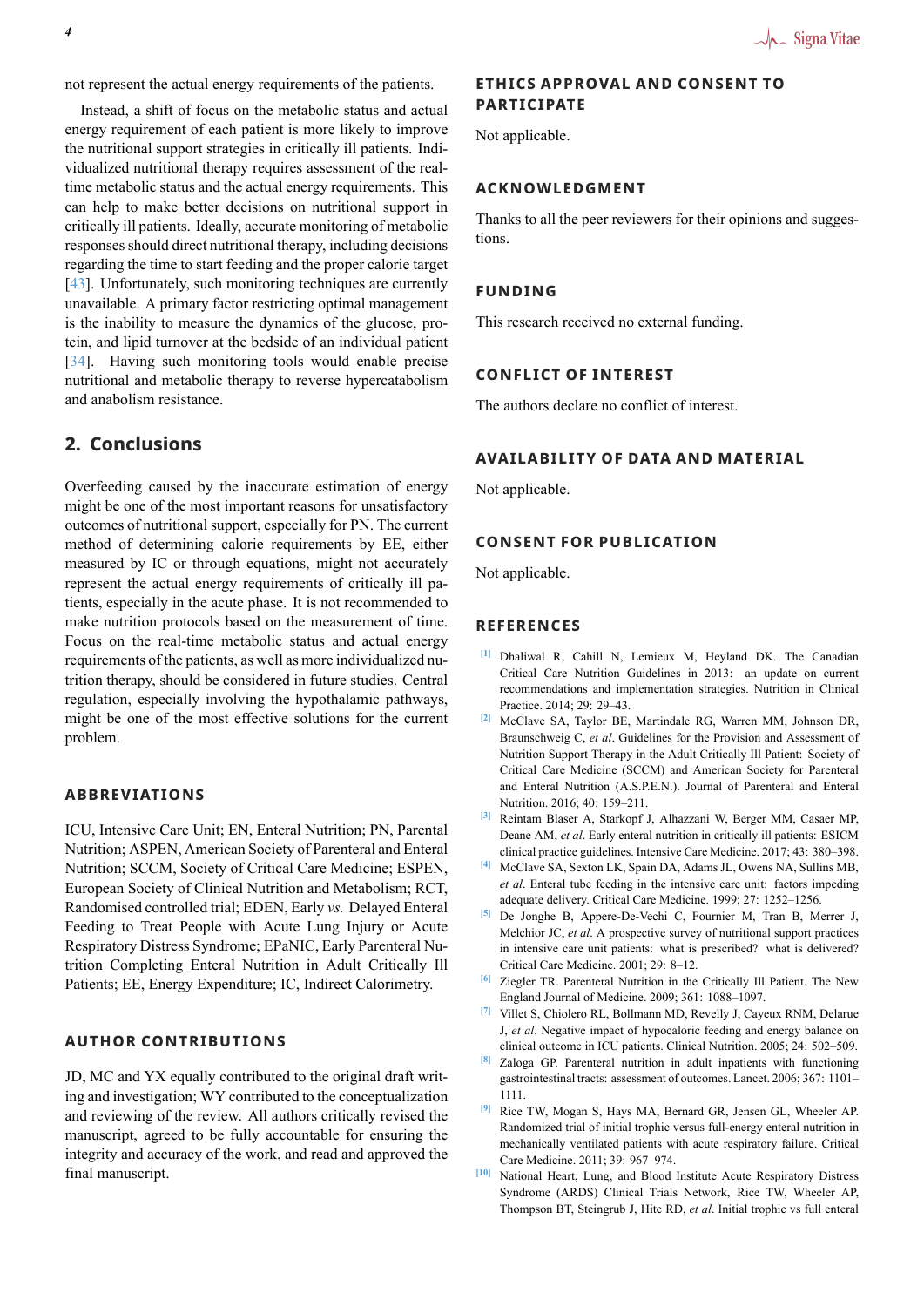# $\sqrt{\phantom{a}}$  Signa Vitae

feeding in patients with acute lung injury: the EDEN randomized trial. Journal of the American Medical Association. 2012; 307: 795–803.

- <span id="page-4-0"></span>**[11]** Arabi YM, Aldawood AS, Haddad SH, Al-Dorzi HM, Tamim HM, Jones G, *et al*. Permissive underfeeding or standard enteral feeding in critically Ill adults. The New England Journal of Medicine. 2015; 372: 2398–2408.
- <span id="page-4-1"></span>**[12]** Wischmeyer PE. Are we creating survivors…or victims in critical care? Delivering targeted nutrition to improve outcomes. Current Opinion in Critical Care. 2016; 22: 279–284.
- <span id="page-4-2"></span>**[13]** Zusman O, Theilla M, Cohen J, Kagan I, Bendavid I, Singer P. Resting energy expenditure, calorie and protein consumption in critically ill patients: a retrospective cohort study. Critical Care. 2016; 20: 367.
- <span id="page-4-3"></span>**[14]** Hermans G, Casaer MP, Clerckx B, Güiza F, Vanhullebusch T, Derde S, *et al*. Effect of tolerating macronutrient deficit on the development of intensive-care unit acquired weakness: a subanalysis of the EPaNIC trial. The Lancet Respiratory Medicine. 2013; 1: 621–629.
- <span id="page-4-4"></span>**[15]** Reintam Blaser A, Starkopf J, Alhazzani W, Berger MM, Casaer MP, Deane AM, *et al*. Early enteral nutrition in critically ill patients: ESICM clinical practice guidelines: ESICM clinical practice guidelines. Intensive Care Medicine. 2017; 43: 380–398.
- <span id="page-4-5"></span>**[16]** Hoffer LJ. Protein and energy provision in critical illness. The American Journal of Clinical Nutrition. 2003; 78: 906–911.
- <span id="page-4-6"></span>**[17]** Monk DN, Plank LD, Franch-Arcas G, Finn PJ, Streat SJ, Hill GL. Sequential changes in the metabolic response in critically injured patients during the first 25 days after blunt trauma. Annals of Surgery. 1996; 223: 395–405.
- <span id="page-4-7"></span>**[18]** Uehara M, Plank LD, Hill GL. Components of energy expenditure in patients with severe sepsis and major trauma. Critical Care Medicine. 1999; 27: 1295–1302.
- <span id="page-4-8"></span>**[19]** Boulanger BR, Nayman R, McLean RF, Phillips E, Rizoli SB. What are the clinical determinants of early energy expenditure in critically injured adults? The Journal of Trauma. 1994; 37: 969–974.
- <span id="page-4-9"></span>**[20]** Zauner A, Schneeweiss B, Kneidinger N, Lindner G, Zauner C. Weightadjusted resting energy expenditure is not constant in critically ill patients. Intensive Care Medicine. 2006; 32: 428–434.
- <span id="page-4-10"></span>**[21]** Magnuson B, Peppard A, Auer Flomenhoft D. Hypocaloric considerations in patients with potentially hypometabolic disease States. Nutrition in Clinical Practice. 2011; 26: 253–260.
- <span id="page-4-11"></span>**[22]** Stahel PF, Flierl MA, Moore EE. "Metabolic staging" after major traumaa guide for clinical decision making? Scandinavian Journal of Trauma, Resuscitation and Emergency Medicine. 2010; 18: 34.
- <span id="page-4-12"></span>**[23]** Singer P, Blaser AR, Berger MM, Alhazzani W, Calder PC, Casaer MP, *et al*. ESPEN guideline on clinical nutrition in the intensive care unit. Clinical Nutrition. 2019; 38: 48–79.
- <span id="page-4-13"></span>**[24]** Reid C. Frequency of under-and overfeeding in mechanically ventilated ICU patients: causes and possible consequences. Journal of Human Nutrition and Dietetics. 2006; 19: 13–22.
- <span id="page-4-14"></span>**[25]** Biolo G, Toigo G, Ciocchi B, Situlin R, Iscra F, Gullo A, *et al*. Metabolic response to injury and sepsis: changes in protein metabolism. Nutrition. 1997; 13: 52S–57S.
- <span id="page-4-15"></span>**[26]** Rennie MJ. Anabolic resistance in critically ill patients. Critical Care Medicine. 2009; 37: S398–S399.
- <span id="page-4-16"></span>**[27]** Van de Wiele B, Askanazi J. Energy metabolism in injury and sepsis. IEEE Engineering in Medicine and Biology Magazine. 1986; 5: 25–29.
- <span id="page-4-17"></span>**[28]** Fraipont V, Preiser J. Energy estimation and measurement in critically ill patients. Journal of Parenteral and Enteral Nutrition. 2013; 37: 705–713.
- <span id="page-4-18"></span>**[29]** Tappy L, Schwarz JM, Schneiter P, Cayeux C, Revelly JP, Fagerquist CK, *et al*. Effects of isoenergetic glucose-based or lipid-based parenteral nutrition on glucose metabolism, de novo lipogenesis, and respiratory gas exchanges in critically ill patients. Critical Care Medicine. 1998; 26: 860– 867.
- <span id="page-4-19"></span>**[30]** Casaer MP, Mesotten D, Hermans G, Wouters PJ, Schetz M, Meyfroidt G, *et al*. Early versus late parenteral nutrition in critically ill adults. The New England Journal of Medicine. 2011; 365: 506–517.
- <span id="page-4-20"></span>**[31]** Rabinowitz JD, White E. Autophagy and metabolism. Science. 2010; 330: 1344–1348.
- **[32]** Wischmeyer PE. Tailoring nutrition therapy to illness and recovery. Critical Care. 2017; 21: 316.
- **[33]** Wischmeyer PE, Puthucheary Z, San Millán I, Butz D, Grocott MPW. Muscle mass and physical recovery in ICU: innovations for targeting of nutrition and exercise. Current Opinion in Critical Care. 2017; 23: 269–

278.

- <span id="page-4-38"></span>**[34]** Bear DE, Wandrag L, Merriweather JL, Connolly B, Hart N, Grocott MPW, *et al*. The role of nutritional support in the physical and functional recovery of critically ill patients: a narrative review. Critical Care. 2017; 21: 226.
- **[35]** McClave SA, Heyland DK. The physiologic response and associated clinical benefits from provision of early enteral nutrition. Nutrition in Clinical Practice. 2009; 24: 305–315.
- <span id="page-4-21"></span>**[36]** Casaer MP, Van den Berghe G. Nutrition in the acute phase of critical illness. The New England Journal of Medicine. 2014; 370: 2450–2451.
- <span id="page-4-22"></span>**[37]** Harvey SE, Parrott F, Harrison DA, Bear DE, Segaran E, Beale R, *et al*. Trial of the route of early nutritional support in critically ill adults. The New England Journal of Medicine. 2014; 371: 1673–1684.
- <span id="page-4-23"></span>**[38]** Doig GS, Simpson F, Sweetman EA, Finfer SR, Cooper DJ, Heighes PT, *et al*. Early parenteral nutrition in critically ill patients with shortterm relative contraindications to early enteral nutrition: a randomized controlled trial. Journal of the American Medical Association. 2013; 309: 2130–2138.
- <span id="page-4-24"></span>**[39]** Lewis SR, Schofield-Robinson OJ, Alderson P, Smith AF. Enteral versus parenteral nutrition and enteral versus a combination of enteral and parenteral nutrition for adults in the intensive care unit. The Cochrane Database of Systematic Reviews. 2018; 6: CD012276.
- <span id="page-4-25"></span>**[40]** Elke G, van Zanten ARH, Lemieux M, McCall M, Jeejeebhoy KN, Kott M, *et al*. Enteral versus parenteral nutrition in critically ill patients: an updated systematic review and meta-analysis of randomized controlled trials. Critical Care. 2016; 20: 117.
- <span id="page-4-26"></span>**[41]** Berger MM, Pichard C. Development and current use of parenteral nutrition in critical care-an opinion paper. Critical Care. 2014; 18: 478.
- <span id="page-4-27"></span>**[42]** Vanhorebeek I, Verbruggen S, Casaer MP, Gunst J, Wouters PJ, Hanot J, *et al*. Effect of early supplemental parenteral nutrition in the paediatric ICU: a preplanned observational study of post-randomisation treatments in the PEPaNIC trial. The Lancet Respiratory Medicine. 2017; 5: 475–483.
- <span id="page-4-28"></span>**[43]** Reintam Blaser A, Berger MM. Early or Late Feeding after ICU Admission? Nutrients. 2017; 9: 1278.
- <span id="page-4-29"></span>**[44]** Hartman C, Shamir R, Simchowitz V, Lohner S, Cai W, Decsi T, *et al*. ESPGHAN/ESPEN/ESPR/CSPEN guidelines on pediatric parenteral nutrition: complications. Clinical Nutrition. 2018; 37: 2418–2429.
- <span id="page-4-37"></span>**[45]** Preiser J, van Zanten ARH, Berger MM, Biolo G, Casaer MP, Doig GS, *et al*. Metabolic and nutritional support of critically ill patients: consensus and controversies. Critical Care. 2015; 19: 35.
- **[46]** Singer P, Berger MM, Van den Berghe G, Biolo G, Calder P, Forbes A, *et al*. ESPEN Guidelines on Parenteral Nutrition: intensive care. Clinical Nutrition. 2009; 28: 387–400.
- <span id="page-4-30"></span>**[47]** Singer P, Hiesmayr M, Biolo G, Felbinger TW, Berger MM, Goeters C, *et al*. Pragmatic approach to nutrition in the ICU: expert opinion regarding which calorie protein target. Clinical Nutrition. 2014; 33: 246–251.
- <span id="page-4-31"></span>**[48]** Waterson MJ, Horvath TL. Neuronal regulation of energy homeostasis: beyond the hypothalamus and feeding. Cell Metabolism. 2015; 22: 962– 970.
- <span id="page-4-32"></span>**[49]** Betley JN, Cao ZF, Ritola KD, Sternson SM. Parallel, redundant circuit organization for homeostatic control of feeding behavior. Cell. 2013; 155: 1337–1350.
- <span id="page-4-33"></span>**[50]** Del Prete A, Iadevaia M, Loguercio C. The role of gut hormones in controlling the food intake: what is their role in emerging diseases? Endocrinologia y Nutricion. 2012; 59: 197–206.
- <span id="page-4-34"></span>**[51]** Heijboer AC, Pijl H, Van den Hoek AM, Havekes LM, Romijn JA, Corssmit EPM. Gut-Brain axis: regulation of glucose metabolism. Journal of Neuroendocrinology. 2006; 18: 883–894.
- **[52]** Abbott CR, Small CJ, Kennedy AR, Neary NM, Sajedi A, Ghatei MA, *et al*. Blockade of the neuropeptide Y Y2 receptor with the specific antagonist BIIE0246 attenuates the effect of endogenous and exogenous peptide YY(3–36) on food intake. Brain Research. 2005; 1043: 139–144.
- **[53]** Korner J, Leibel RL. To eat or not to eat-how the gut talks to the brain. The New England Journal of Medicine. 2003; 349: 926–928.
- <span id="page-4-35"></span>**[54]** Angus DC, Linde-Zwirble WT, Lidicker J, Clermont G, Carcillo J, Pinsky MR. Epidemiology of severe sepsis in the United States: analysis of incidence, outcome, and associated costs of care. Critical Care Medicine. 2001; 29: 1303–1310.
- <span id="page-4-36"></span>**[55]** Bear DE, Puthucheary ZA, Hart N. Early feeding during critical illness. The Lancet Respiratory Medicine. 2014; 2: 15–17.